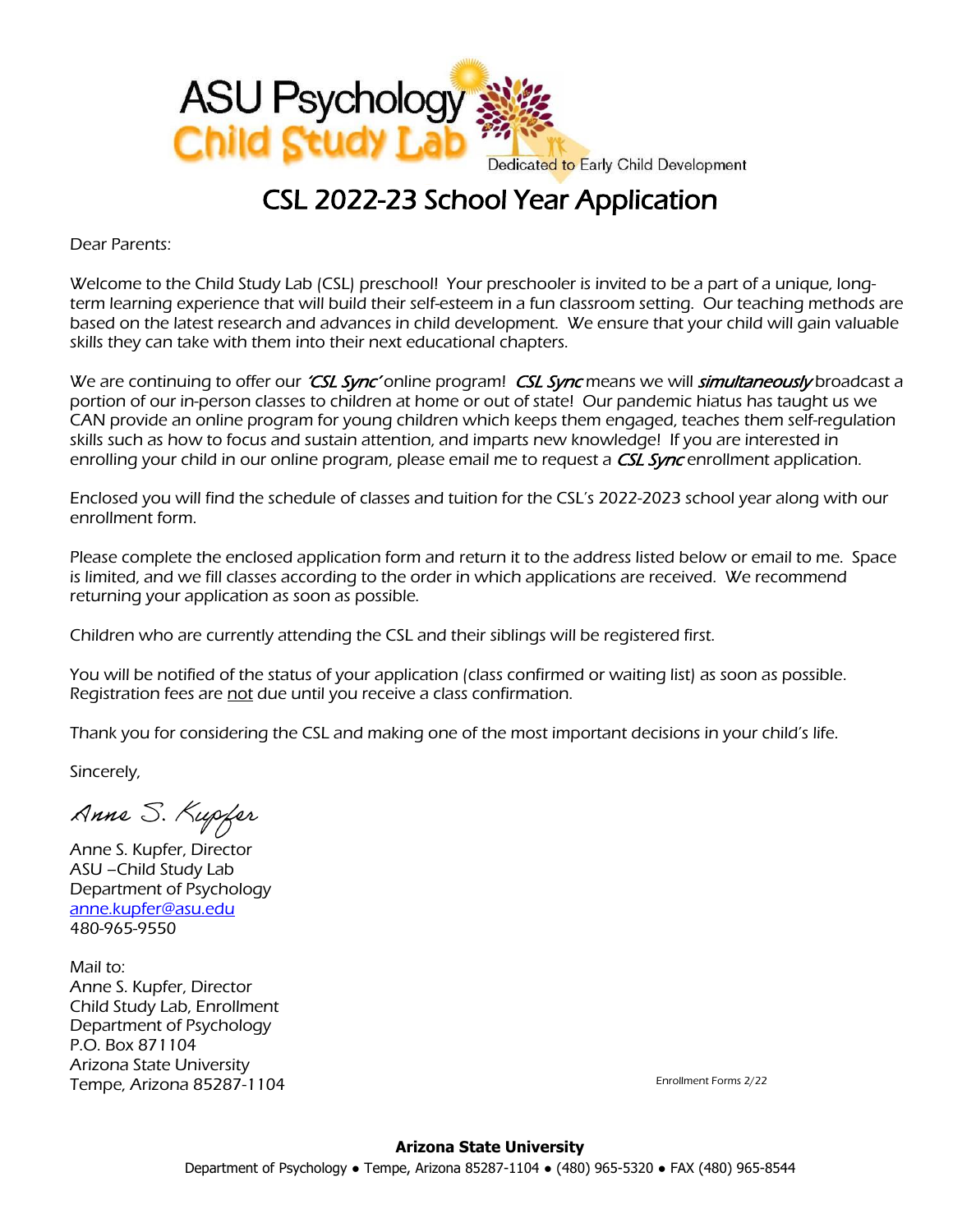

## Preschool Schedule & Fees: Fall/Spring 2022-2023

All tuition is based on a yearly amount and is payable in nine installments. Tuition is due the first of each of the following months: September, October, November, December, January, February, March, April and May.

Annual Registration Fee: There is a \$150 registration fee payable when your child's enrollment is confirmed. Registration fees are non-refundable and do not apply towards tuition. No application or waiting list fee is required. Non-refundable registration fee for second child is \$135.00 (10% discount).

| <b>Class</b>               | <b>Recommended Age</b> | <b>Days</b> | <b>Time</b>    | Tuition in 9        | Yearly         |
|----------------------------|------------------------|-------------|----------------|---------------------|----------------|
|                            | as of 9/01/22          |             |                | <b>Installments</b> | <b>Tuition</b> |
| Parent/Toddler             | 15-22 months           | T           | 1:30-3:00      | \$350 per Sem       | \$700          |
| <b>Parent/Toddler</b>      | 23-30 months           | Th          | 1:30-3:00      | \$350 per Sem       | \$700          |
| <b>Twos/Threes Class</b>   | 2-6 through 3-6        | T/Th        | $9:00 - 11:00$ | \$287               | \$2,584        |
| Part-Day                   |                        |             |                |                     |                |
| <b>Twos/Threes Class</b>   | 2-6 through 3-6        | T/Th        | $9:00 - 1:00$  | 5372                | \$3,348        |
| <b>Extended Day</b>        |                        |             |                |                     |                |
| <b>Twos/Threes Class</b>   | 2-6 through 3-6        | T/Th        | $9:00 - 3:00$  | \$457               | \$4,113        |
| Full Day                   |                        |             |                |                     |                |
| <b>T/Th Multiage Class</b> | 3-7 through 5-0        | T/Th        | $9:30 - 12:00$ | \$308               | \$2,772        |
| Part-Day                   |                        |             |                |                     |                |
| <b>T/Th Multiage Class</b> | 3-7 through 5-0        | T/Th        | $9:30 - 1:30$  | \$386               | \$3,474        |
| <b>Extended Day</b>        |                        |             |                |                     |                |
| <b>T/Th Multiage Class</b> | 3-7 through 5-0        | T/Th        | $9:30 - 3:30$  | \$468               | \$4,212        |
| Full Day                   |                        |             |                |                     |                |
| <b>MWF Threes Class</b>    | 3-0 through 3-11       | M/W/F       | $9:00 - 11:30$ | \$433               | \$3,897        |
| Part-Day                   |                        |             |                |                     |                |
| <b>MWF Threes Class</b>    | 3-0 through 3-11       | M/W/F       | $9:00 - 1:00$  | \$532               | \$4,788        |
| Extended Day*              |                        |             |                |                     |                |
| <b>MWF Threes Class</b>    | 3-0 through 3-11       | M/W/F       | $9:00 - 3:00$  | \$613               | \$5,517        |
| Full Day                   |                        |             |                |                     |                |
| <b>MWF Multi-age Class</b> | 3-8 through 5-0        | M/W/F       | $9:30 - 12:00$ | \$433               | \$3,897        |
| Part-Day                   |                        |             |                |                     |                |
| <b>MWF Multi-age Class</b> | 3-8 through 5-0        | M/W/F       | $9:30 - 1:30$  | \$532               | \$4,788        |
| Extended-Day               |                        |             |                |                     |                |
| <b>MWF Multi-age Class</b> | 3-8 through 5-0        | M/W/F       | $9:30 - 3:30$  | \$613               | \$5,517        |
| Full-Day                   |                        |             |                |                     |                |
| <b>Pre-K Class</b>         | 4-0 through 5-0        | M/T/W/Th    | $12:30 - 3:30$ | \$498               | \$4,482        |
| Part-Day                   |                        |             |                |                     |                |
| <b>Pre-K Class</b>         | 4-0 through 5-0        | M/T/W/Th/F  | $12:30 - 3:30$ | \$565               | \$5,085        |
| Extended-Week              |                        |             |                |                     |                |
| <b>Pre-K Class</b>         | 4-0 through 5-0        | M/T/W/Th/F  | $9:30 - 3:30$  | \$976               | \$8,784        |
| Full Day                   |                        |             |                |                     |                |